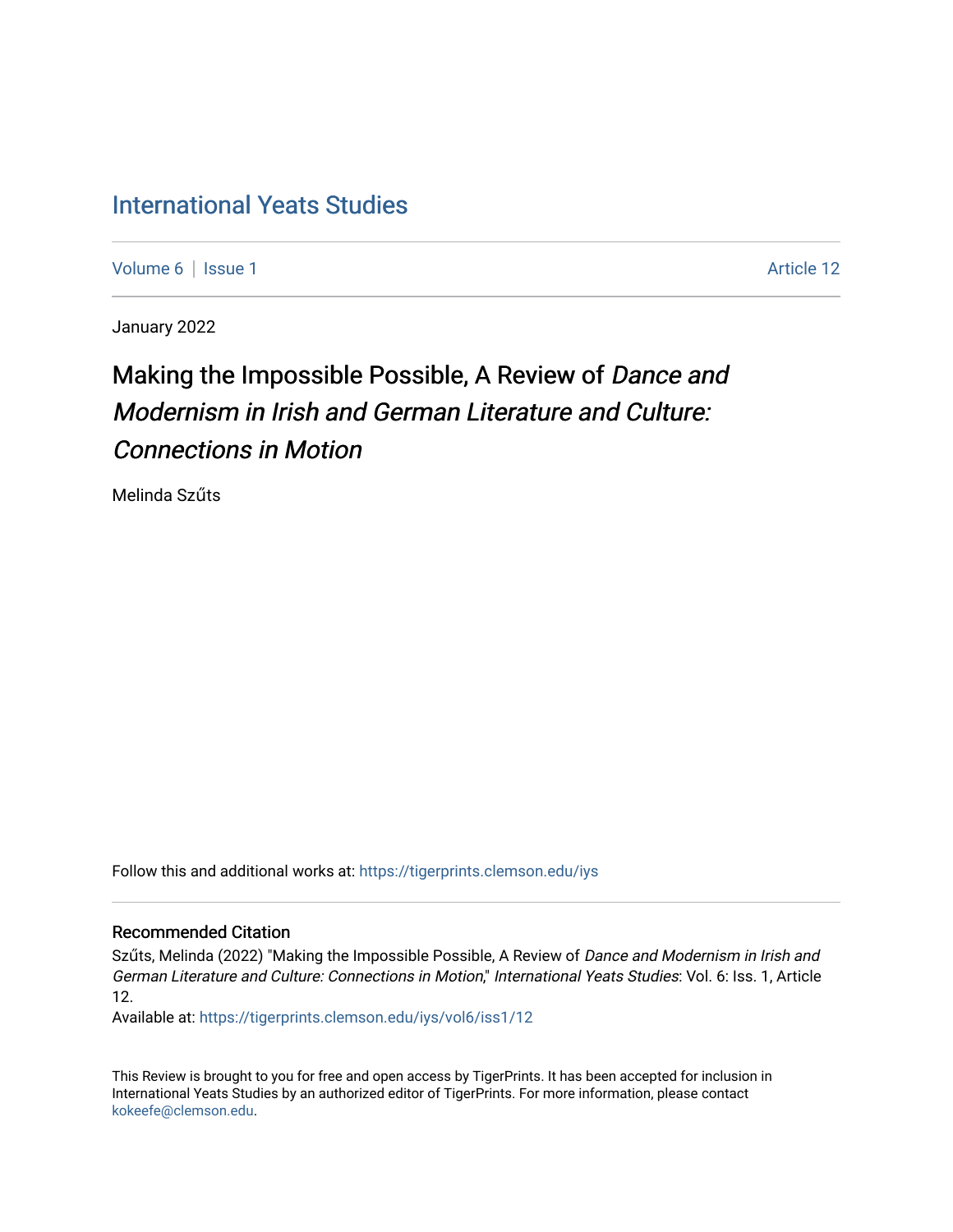### **Making the Impossible Possible, A Review of** *Dance and Modernism in Irish and German Literature and Culture: Connections in Motion*

Sabine Egger, Catherine E. Foley, and Margaret Mills Harper, eds. *Dance and Modernism in Irish and German Literature and Culture: Connections in Motion* (Lanham, MD: Lexington Books, 2019), hardcover and eBook, pp. 261, ISBN 978-1-4985-9426-4.

#### *Reviewed by Melinda Szűts*

The collection *Dance and Modernism in Irish and German Literature and Culture: Connections in Motion* is a delightful endeavor to make the "impossible possible": it provides a panoramic overview on the influence of dance *and Culture: Connections in Motion* is a delightful endeavor to make the "impossible possible": it provides a panoramic overview on the influence of dance on its sister arts and on the creative processes of artists of Irish and German cultural heritage from the 1920s to the present (158). The challenges of the project lie first and foremost in its far-reaching, international, and interdisciplinary scope—integrating new research from the fields of dance, literature, drama, ethnochoreology, and architecture—and in the acknowledged difficulty in the definition and interpretation of its main subject. As most authors in the volume point out, dance in all of its manifestations is on the "periphery of comprehensibility," which is a quality that derives from its essential dynamism and ability for constant change (176). What positions dance at the forefront of critical attention today is exactly its changeability and self-renewing energy, which make it not only a subject but also a prevailing agent of transformation and discovery. It is this creative power of movement, corporeality, and choreographic expression that provided the main theme of the interdisciplinary conference held at the University of Limerick in 2016, from which the present volume of essays emerged. The collection, edited by Sabine Egger, Catherine E. Foley, and Margaret Mills Harper, includes essays by academics and researcher-practitioners alike, which provides an illuminating double perspective on its chosen subject. The volume is divided into two main sections. In the first group of essays, contributors discuss dance as a tool for cultural exchange and national identification, by presenting significant "connections in motion" through artistic engagements between Ireland and the German-speaking world in the past century (2). The second part of the volume comprises studies of Modernist and contemporary literature, drama, and architecture, focusing on works both by German and Irish authors and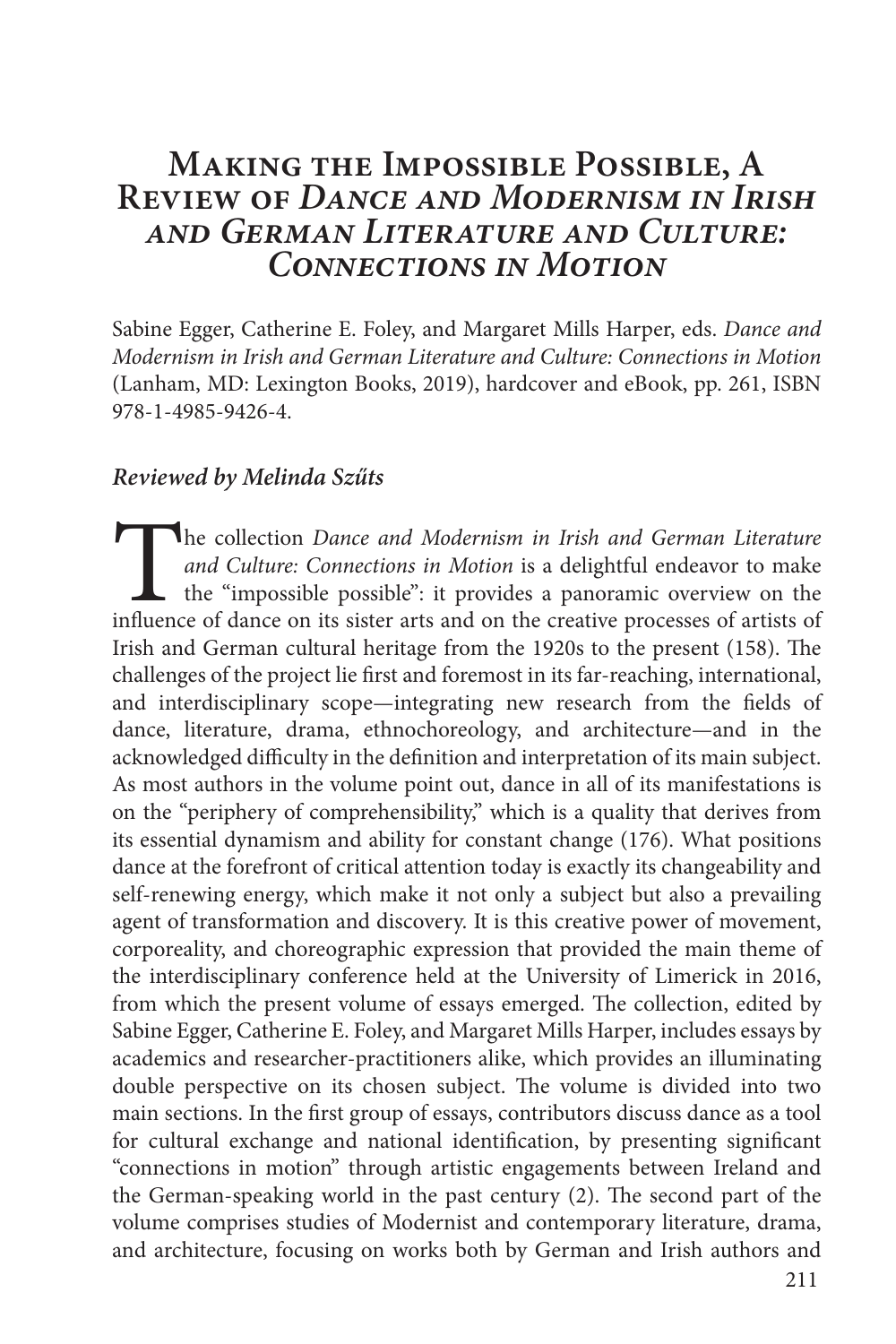practitioners, in the light of their "intermedial encounters" with dance (2). The shared aim of these discussions is to illuminate the importance of corporeality and physical expression in all means of artistic creation, and to highlight the validity and vital need of its inclusion into the fields of academic research and education.

The volume opens with discourses on cross-cultural exchanges and important transformations in the Irish cultural scene through dance and art education. In her study on Modernism, migration, and Irish-German connections in the 1930s and 1940s, Gisela Holfter discusses the life and work of three German-speaking dance artists (Erina Brady, Kurt Jooss, and Helen Lewis) and how dance education and performance stimulated important changes in twentieth-century Irish society and in the nation's cultural aesthetics. All three artists lived or performed in Ireland as political refugees, and brought new performance styles and training techniques of Modernist dance from the Continent, which were welcomed with "considerable interest" by Irish audiences and practitioners (11). In contrast to the common presentations of Ireland in the interwar period as an isolated territory resistant to change and the influences of Modernism, Holfter's examples provide evidence for the claim that the country was, in fact, a "safe haven" for refugee artists, and became a fertile ground for the forward-looking ideas introduced by "the agents of change" (10). Similar views are presented by Deirdre Mulrooney and Ruth Fleischmann, who elaborate on the foundational contributions of European artist-educators of mixed cultural heritage to the Irish artistic scene, focusing on the life achievements of modern dance pioneer Erina Brady, dancer-choreographer and classical ballet teacher Joan Moriarty, and composer-scholar Aloys Fleischmann. Brady laid the groundwork got teaching modern dance on the island in an attempt to transplant the techniques of the German *Ausdrucktanz*, while Moriarty and Fleischmann introduced and developed structured training for professional ballet and classical music in the country, respectively. All three authors emphasize the fact that the significant contributions of these renowned artist-educators to Irish cultural heritage were, in all cases, attempts for personal and collective self-definition and identitycreation. The background to this is that the artists in question either moved or returned to Ireland because of their interest in the country's cultural traditions as a result of their Irish ancestry, or settled down in Éire to rediscover their national identities, away from their home countries. The personal journeys of these artists thus not only helped them reformulate their relationship to the traditions of their nations, but also stimulated the Irish cultural scene to shape, to express, and to redefine its very own national values.

(Re)definitions and representations of national identity and cultural belonging are recurring themes in subsequent chapters as well, many of which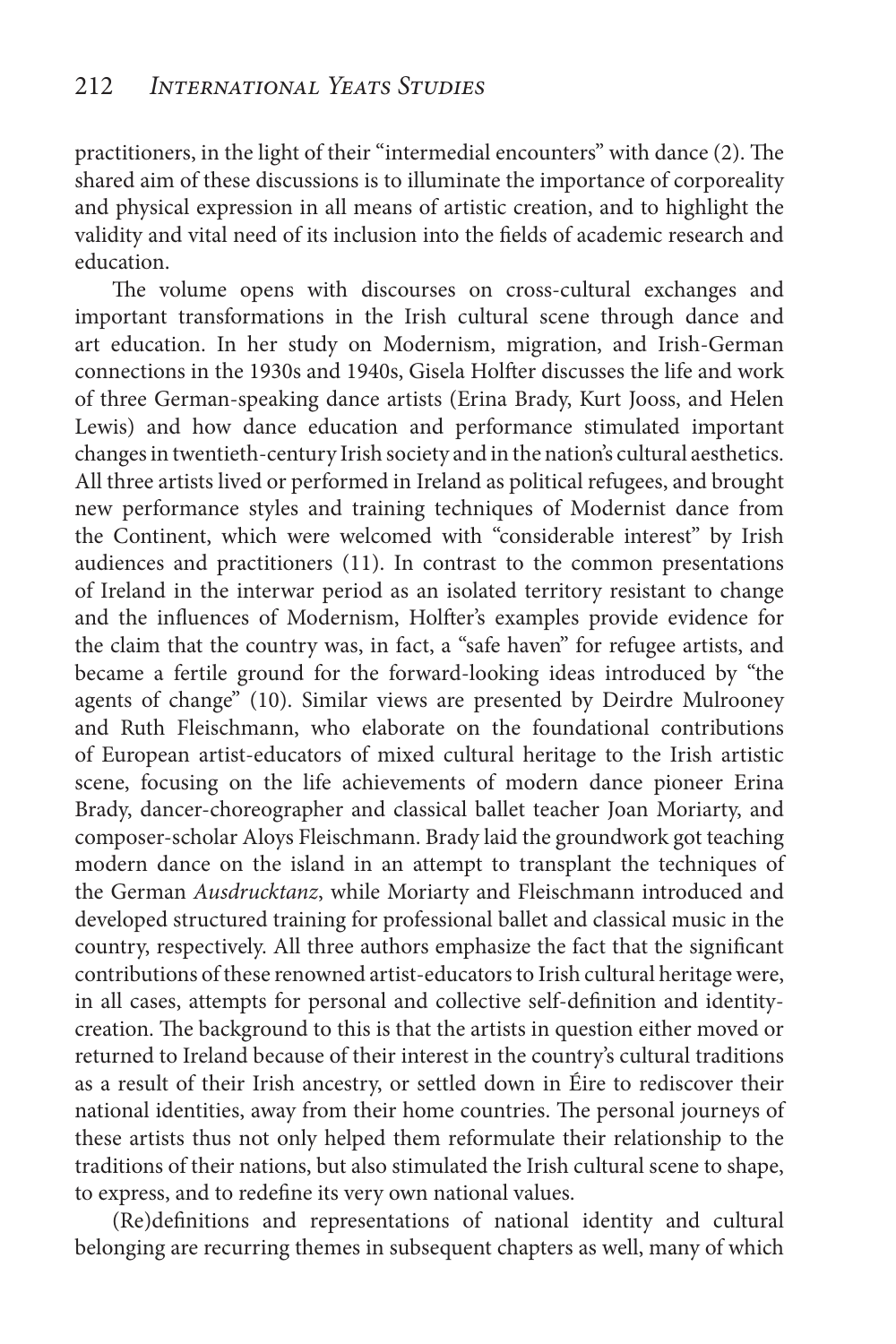present these most complex issues from a more personal perspective. From the thirteen contributors, three (Catherine E. Foley, Marguerite Donlon, and Finola Cronin) elaborate exclusively on their own embodied experiences of identity formation through dance, which could be considered as keys to the reception and appropriation of the volume, for at least two important reasons. Firstly, they serve as justifications and authentic examples for Lucia Ruprecht's argument, in which she claims that contemporary writings on movement and dance (let it be creative or academic) predominantly derive from the authors' own experience, which leads to a more "subjective, biographical focus" in discourses on dance in performance and in literature (175). Secondly, they provide an important toolkit for the reader to obtain a deeper understanding of the artistic processes described and analyzed in the other chapters of the collection, in which authors apply more objective approaches.

In their personal accounts, Irish dancer-choreographers Donlon and Cronin present how they "found" Ireland in their own creative processes while working on international projects away from home, and how the outcomes of these projects were received as cultural signifiers of Irishness by foreign audiences (112). Donlon's narrative begins with the recollection of her training in Irish step-dance, in which she emphasizes her disappointment in not being able to use her arms (85). The partial restriction of the body's movement led to Donlon's growing interest in classical ballet, which later brought her international fame and acknowledgement. The focus of the analysis is on her creative process in adapting a poem by the Irish poet Brendan Kennelly to the stage of the Stuttgart Ballet, in which Donlon was seeking to reach back to her Irish roots. By incorporating elements of traditional Irish step-dance into the stylistic frames of modern dance and classical ballet, Donlon redefined her Irishness by means of choreographic expression—in a creative process which she situated "somewhere between remembering and forgetting" (85). Cronin's essay reflects on similar processes of self-definition: her analysis presents a fascinating insight to her work with iconic dancer-choreographer Pina Bausch, and gives a detailed account of her contributions to Bausch's rehearsal processes. Cronin describes how she was required to trace, research, and perform her own Irishness in response to a set of tasks called the *Aufgaben* as part of Bausch's rehearsal methodology, which was an approach that demanded dancers' personal engagement with their own cultural heritage. In her creative reflection to the theme "A Dance from Your Country," Cronin presented a choreography that relied largely on elements of Irish step-dance, in which, she later acknowledged, she had no formal training, and only recalled some steps from her early childhood (110).

These two essays point towards two interesting directions of thought. Firstly, considering that the most important element of the process of discovery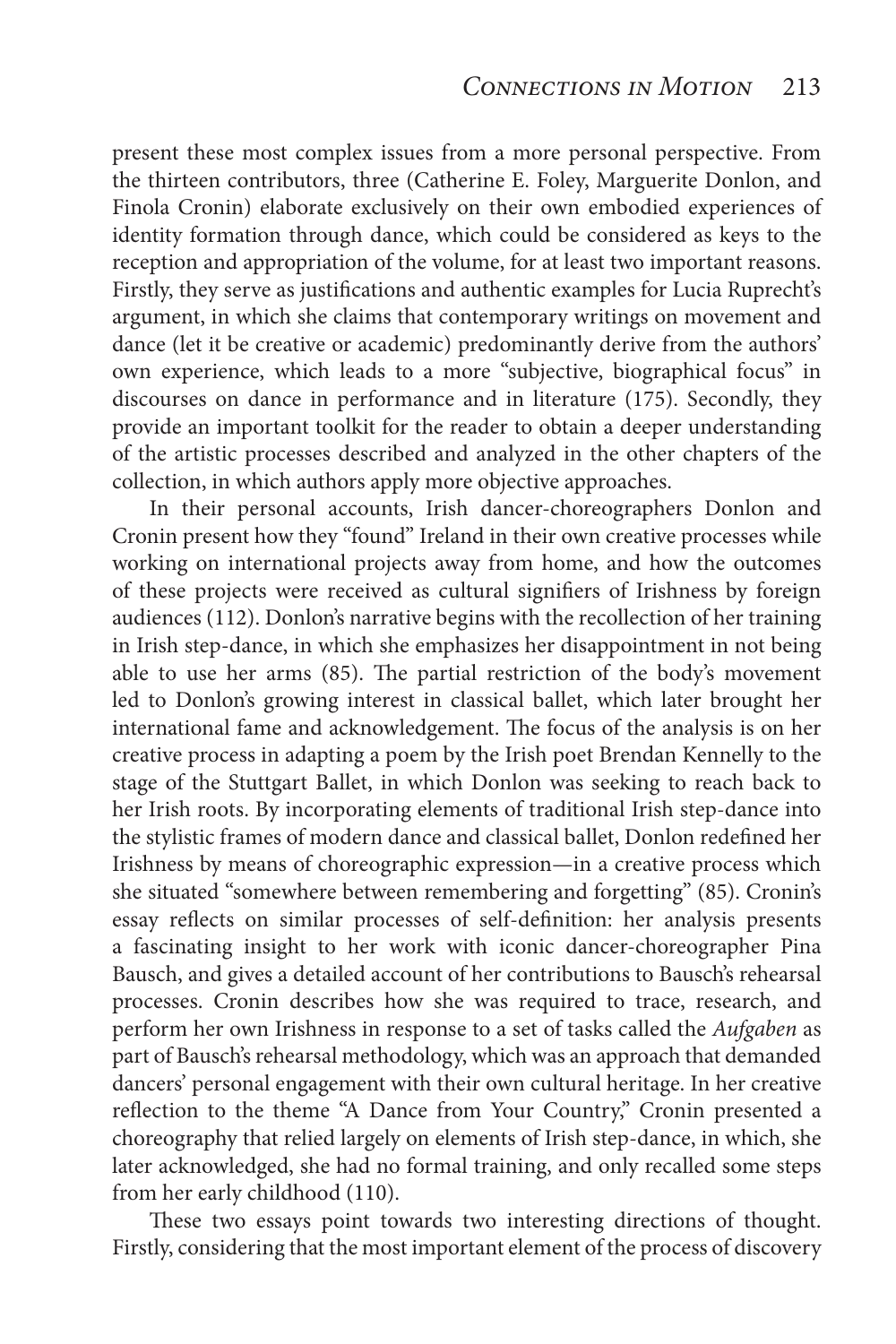"for Cronin was 'spending time' with memory," her narrative, similarly to Donlon's account, emphasizes the importance of remembrance and the recollection of embodied experience in identity formation. This presupposes the necessity of a certain distance in creative self-reflection, even in cases when the discovery is made through the most subjective engagement with time, triggered by the physical involvement of the body. Secondly, both Cronin's and Donlon's performative statements on their Irish cultural belonging provide examples for "inauthentic" renditions of a style of dance that is internationally labelled as Ireland's cultural trademark. Although neither of the authors aspired to authenticity in these performances, both refer to their works (and many of their subsequent projects on international platforms) being received as "typically Irish," which brings us to the questions of national stereotypes, simplifications, misunderstandings, and misinterpretations (97). In relation to this, Cronin quotes Ninette de Valois, who claimed herself, alongside other internationally acclaimed artists with an Irish background, "a hoarder of matters Irish," pointing to the oversimplified labeling that is an inevitable part of the reception of productions that are engaged with its performers' national identity and cultural traditions (112).

Beside their commentary on the creative processes of self-definition, the aforementioned discussions provide useful examples for "embodied research"—a practice-based research approach that involves the researcher's personal and corporeal engagement with the studied material (108). Possible methodologies for this type of research are most comprehensibly described by Foley, whose chapter discusses the author's own method of "preserving the intangible cultural heritage" of Irish traditional step-dance (67). In her study, Foley summarizes her personal journey of collecting dances from elderly step dancers of the Kerry region to preserve performance styles that were on the decline due to the influences of modernity (74). In her investigations, she relied largely on her own embodied experience in learning these dances, which she later amended by applying a method of dance notation (Labanotation) that she mastered as part of her professional training in Laban Studies in London (75).

Foley's chapter brings to light two important aspects of the possible uses of dance, both of which provide interesting starting points for further critical thought and discussion. The first observation stems from the apparent similarity between Foley's case and the examples by Donlon and Cronin, concerning how authors' international connections affected their relationship to the traditions of their native cultures. In all three projects, it was the multinational context (manifested in international productions or studies) that triggered and facilitated the performers' reevaluation of their country's national values, therefore demonstrating the importance of intercultural "connections in motion" in processes of identity formation (2). The second point that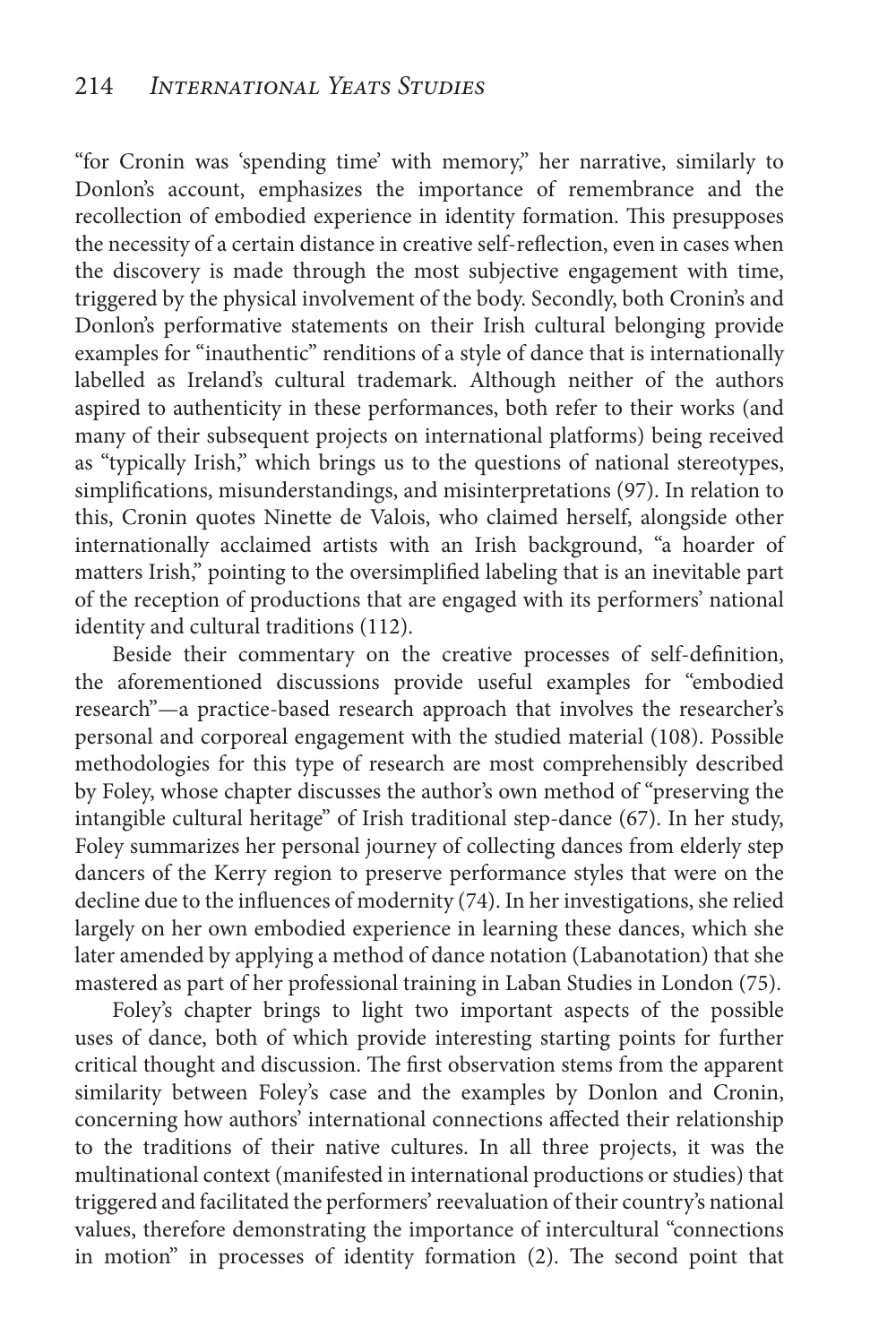requires further attention is that, despite its similarities with uses of dance described in earlier chapters, Foley's approach is contrastive to the previous examples in terms of its motivation and practical aim. Whereas all of the other practitioners exploited the possibilities of movement and choreographic expression to stimulate cultural change in forms of personal and collective discoveries, Foley applied it as a tool *against* change and transformation, and relied on corporeality as an aid for the preservation and protection of national cultural inheritances. This contrastive yet complementary juxtaposition of the uses of dance in the thread of presented examples points out the multitude of possibilities this form of expression carries, which is one of the most revealing arguments of the volume.

The collection concludes with essays discussing how dance transformed individual artists' experiences in their modes of expression, and how it became an "agent of change" in their body of work. Most of the chapters in this section focus on literature: among others, Susan Jones writes about the influence of modern dance on the style of Samuel Beckett's prose and drama, Siobhán Purcell discusses the performative aspects of the works of James Joyce and Beckett as inspired by the figure and art of modernist dancer Lucia Joyce (whose talent as an illustrator and important contributions to her father's works the chapter highlights), and Margaret Mills Harper analyses dance and the role of the dancer in W. B. Yeats's poetry. Harper's chapter, besides providing insightful reinterpretations of several of Yeats's most well-known poems with regard to their appropriations of the figure of the dancer, highlights how the poet's interest in corporeality and bodies in motion affected his logic and creative thought. The central argument of the paper is that Yeats's professional engagements with dance and Modernist dancers led him towards reformulating the "ideational structures" of his works (both creative and philosophical), which was a change inseparable from his experiments in occult practices (4). Harper defines this shift as a move for Yeats from being a "binary thinker"—understanding the working mechanism of the universe in terms of antinomies and oppositional qualities—to envisioning the driving force of life as being derived from the constantly changing relationship between these polarities (163). In other words, in Yeats's thought, "art and life" were reimagined as oppositions *in motion* (163). In addition to reinforcing the influence of dance on the poet's oeuvre, this thought provides new insight to the interpretation of the structure and dramaturgy of Yeats's later poetry and plays as inherently dynamic and dance-like. Another important statement Harper makes is that in Yeats's vision, movement not only constitutes the core of powerful life, but also always points towards something unreachable and unfathomable—to an "unsettled territory" that seeks to be, but never could be, conquered (161). With this claim, the essay turns back to the idea of considering literary representations and academic